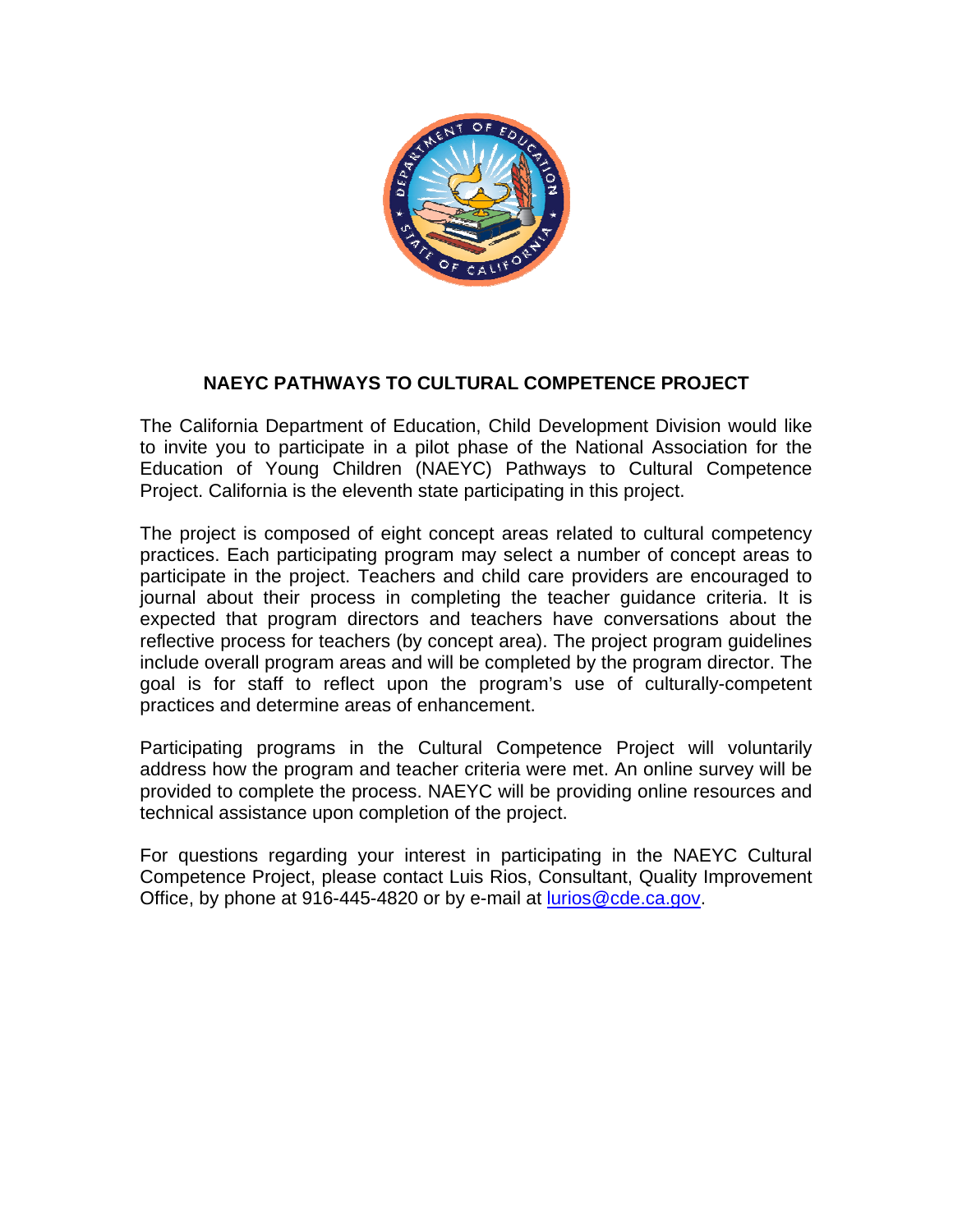# **Welcome to the National Association for the Education of Young Children's (NAEYC) Pathways to Cultural Competence Project!**

The goal of NAEYC's Pathways to Cultural Competence Project is to give early childhood programs that are participating in their state's quality rating and improvement system (QRIS) two checklists to help guide them in reflecting and improving upon their use of culturally-competent practices. The Pathways to Cultural Competence Project is funded by the A.L. Mailman Family Foundation.

You may have questions about what we mean by "cultural competence" or "culturallycompetent practices" as well as how you should go about handling this process of reflecting upon culturally-competent practices in your program. We will answer below those two main questions: What do you mean by "culture" and "cultural competence? and What process should early childhood programs use to reflect upon their level of cultural competence?

# **What do you mean when you talk about "culture" and "cultural competence"?**

NAEYC believes that "[f]or optimal development and learning of all children, educators must **accept** the legitimacy of children's home language, **respect** (hold in high regard) the home culture, and **promote** and **encourage** the active involvement and support of all families, including extended and nontraditional family units" (NAEYC 1995, 2). Since all children are rooted in their families we see a child's family structure and all that it entails as the core of their family's culture. This structure can include family socioeconomic status, family composition, parent's level of educational attainment, abilities of children and family members, family's immigration status, family's religion, family's home and preferred languages, parent's sexual orientation, and the way that a family classifies its race and ethnicity.

Hedy Chang (2006) has written that culturally-competent early childhood programs are those that have skilled and effective teachers, low teacher-child ratios and appropriate group sizes, age-appropriate curriculum, engaged families, well-designed facilities, linkages to comprehensive services, culturally and linguistically appropriate assessment, and available and accessible bilingual education and services.

And so, for the early childhood field, cultural competence translates into a commitment to engage in an ongoing process of learning and developing multiple and various solutions that yield effective practices. Teachers can work "to make the most of children's potential, strengthening and building upon the skills they bring when they enter programs" (NAEYC 1995, 3). As Copple and Bredekamp state: "When young children are in a group setting outside the home, what makes sense to them, how they use language to interact, and how they experience this new world depend on the social and cultural contexts to which they are accustomed. A skilled teacher takes such contextual factors into account, along with the children's ages and their individual differences, in shaping all aspects of the learning environment" (NAEYC 2009, 10).

**1**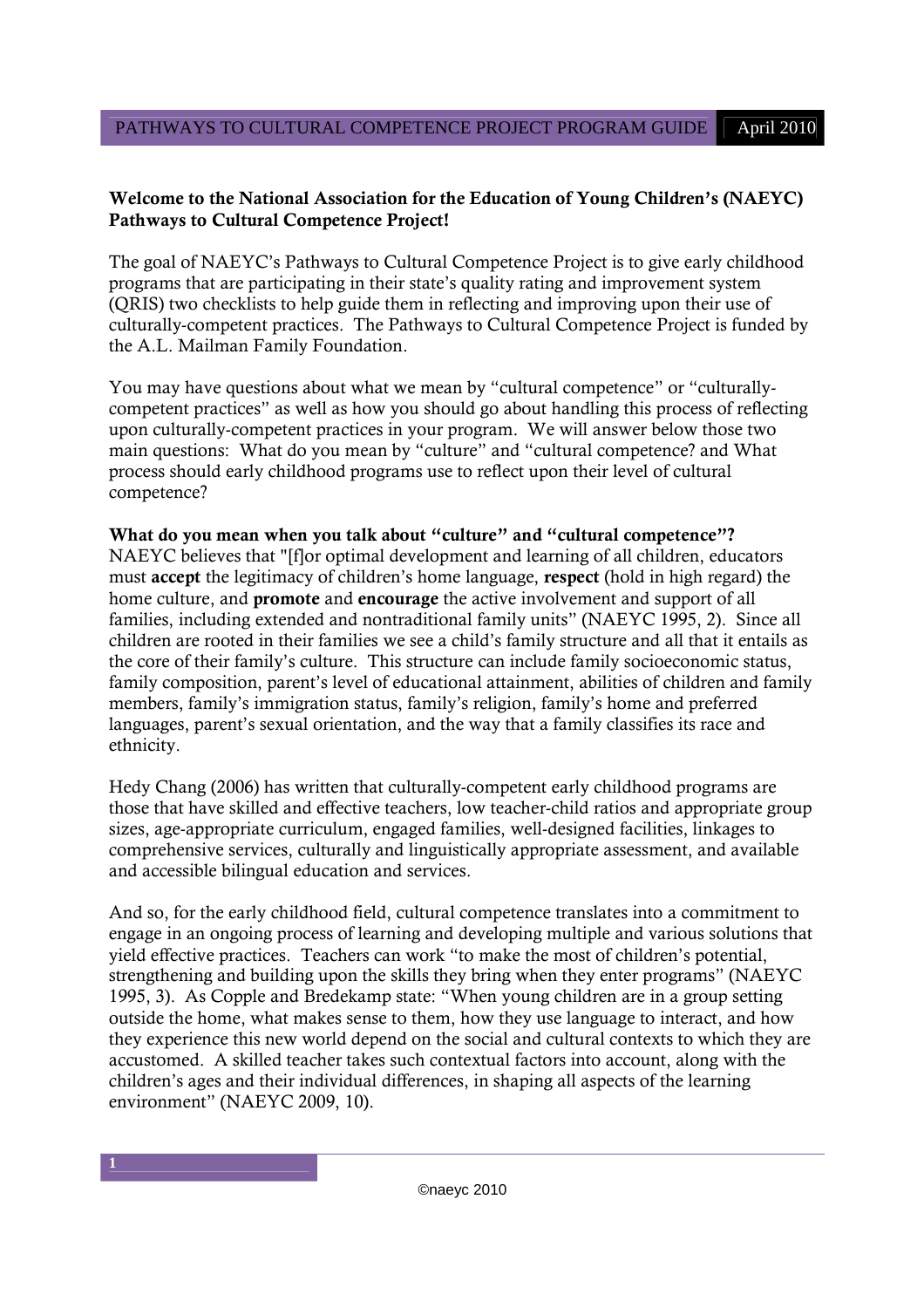# PATHWAYS TO CULTURAL COMPETENCE PROJECT PROGRAM GUIDE April 2010

Also as a part of this process, program directors can:

- recruit and retain a diverse teaching staff
- provide leadership and professional development opportunities for themselves and staff that support culturally competent practices
- ensure that they and their staff access the proper training to provide guidance and strategies for working toward a higher level of cultural competence beyond what QRIS criteria may dictate
- create a culture of intentionality around increasing their program's level of cultural competence so that it is understood that cultural competence is an integral part of providing a high-quality program
- take the lead in creating an environment that promotes equity, learning, growth and development for children, families, and teaching staff

# **What process should early childhood programs use to reflect upon their level of cultural competence?**

The Project is using two separate but connected checklists for early childhood programs – one that is a daily checklist for teachers and one that program directors will complete with teachers to assess how culturally-competent practices are being used in the program.

It is hoped that participating programs will use the checklists in two ways – teachers will use the teacher checklist for a specific amount of time to reflect upon their classroom practices and then discuss these practices with their program director. Some teachers may want to drill down on certain practices from the checklist and journal about their experiences as they reflect on their use in the classroom. The program director will then use the information from conversations with staff, as well as observation, to reflect upon overall program practices and complete the program checklist. The goal is for staff in early childhood programs to reflect upon the program's use of culturally-competent practices and determine areas in which they can improve.

Resources will be made available to participating early childhood programs after they have completed their first reflection to make a plan for increasing their level of cultural competence in those areas that they have identified. Participating early childhood programs will be asked to document this process in a short survey, and then will work on increasing their use of culturally-competent practices. Then, in 2011, it is hoped that programs will complete this process again, focusing on how they have increased their level of cultural competence and their progress, and identifying any barriers encountered in this work and how they overcame these obstacles. We hope that early childhood programs will look at this process as an opportunity to reflect upon and increase their use of culturally-competent practices in an authentic way.

The checklists are arranged by the concepts of cultural competence that were developed by a group of nationally-recognized experts in 2008. The summarized concepts are: **Concept 1**: "Children are nested in families."

**Concept 2**: "Identify shared goals among families and staff."

**2**

**Concept 3**: "Authentically incorporate cultural traditions and history in the classroom."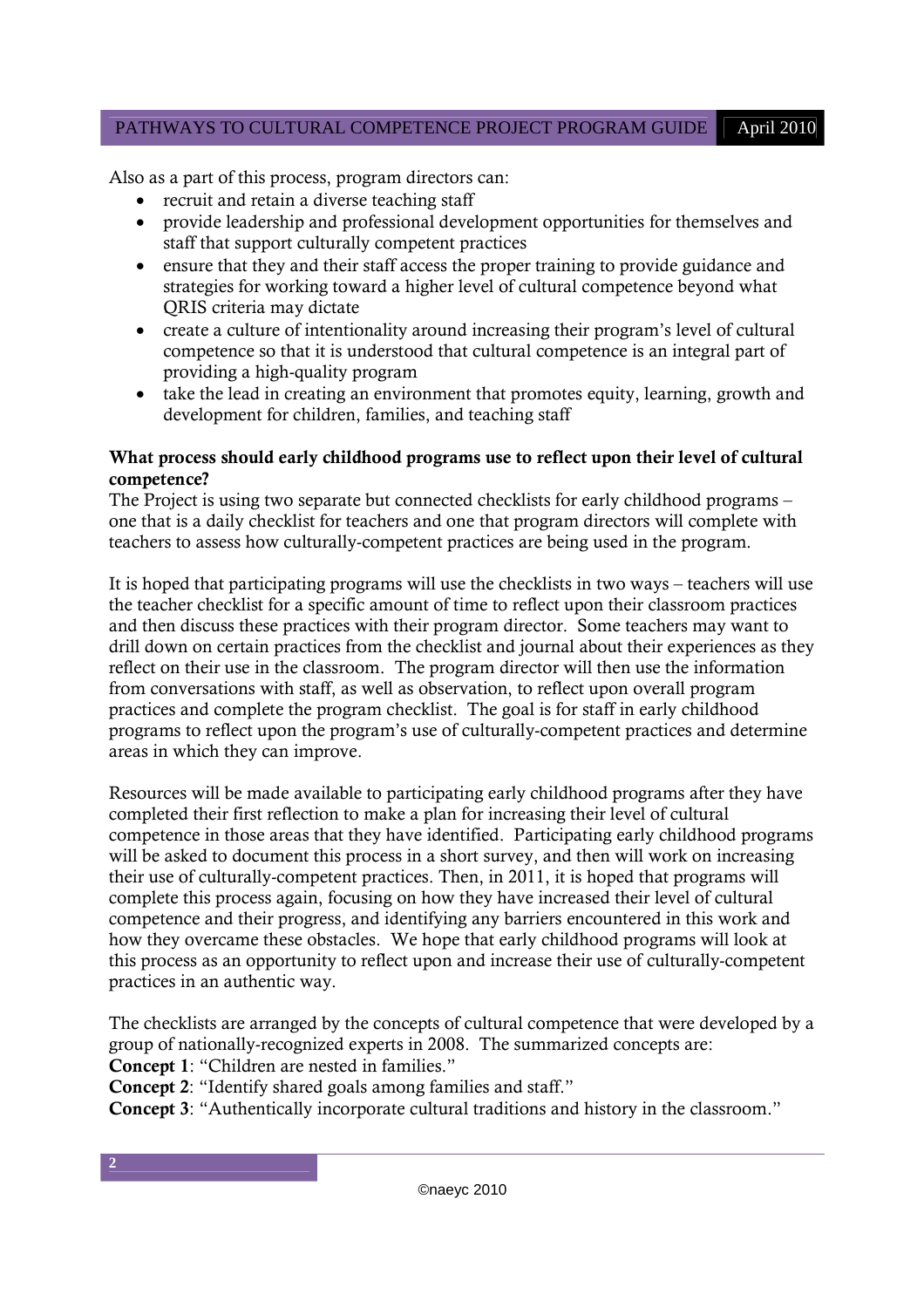# PATHWAYS TO CULTURAL COMPETENCE PROJECT PROGRAM GUIDE April 2010

**Concept 4**: "Acknowledge child development as a culturally-driven, ongoing process that should be supported across contexts in a child's life (e.g., school and home)."

**Concept 5**: "Individuals and institutions' practices are embedded in culture."

**Concept 6**: "Ensure decisions and policies embrace home languages and dialects."

**Concept 7**: "Ensure policies and practices embrace and respect families cultural values, attitudes, and beliefs toward learning."

**Concept 8**: "Equalize balances of power; counter stereotyping and bias through intentional teaching."

The most important thing that you can do while you use these checklists is to see this as an ongoing process. We know that some of these concepts and practices on the checklists may seem overwhelming, but it's important to remember that you are committing yourself to taking part in a process of reflection and quality improvement (based on cultural competence) over time. For **Program Directors and Teachers**, there are four principles to keep in mind when beginning this process of reflecting upon culturally competent practices in the classroom.

# **For Program Directors:**

# **Teacher Reflection**

- A) Reflect on how the setting of program policies and practices are influenced by the cultural and linguistic backgrounds of program administrators.
- B) Reflect on how program staff's individual values and practices regarding children's learning are influenced by their cultural and linguistic background.

# **Intentional Decision-Making and Practice**

- A) Identify shared childrearing goals with families; align your program decisionmaking and policies with these shared goals.
- B) Plan ahead to address potential language or cultural barriers. Provide translational and interpretation resources for program staff.

# **Strength-Based Perspective**

- A) Acknowledge that programs can learn from families.
- B) Recognize that diversity enriches and provides depth to the overall program.
- C) Understand that different does not mean dysfunctional.
- D) Respect and support the preservation of children and families' home languages, cultural backgrounds, and childrearing beliefs, goals, and practices.
- E) Incorporate aspects of children's cultural and linguistic backgrounds in program's curriculum. Highlight strengths that exist across cultures.

**Open, Ongoing, Two-Way Communication** between programs and families.

- A) Ensure that families have opportunities to give input to programs regarding their policies and practices. Families should not solely be recipients of information.
- B) Plan ahead to address language barriers. Provide translational and interpretation resources for program staff.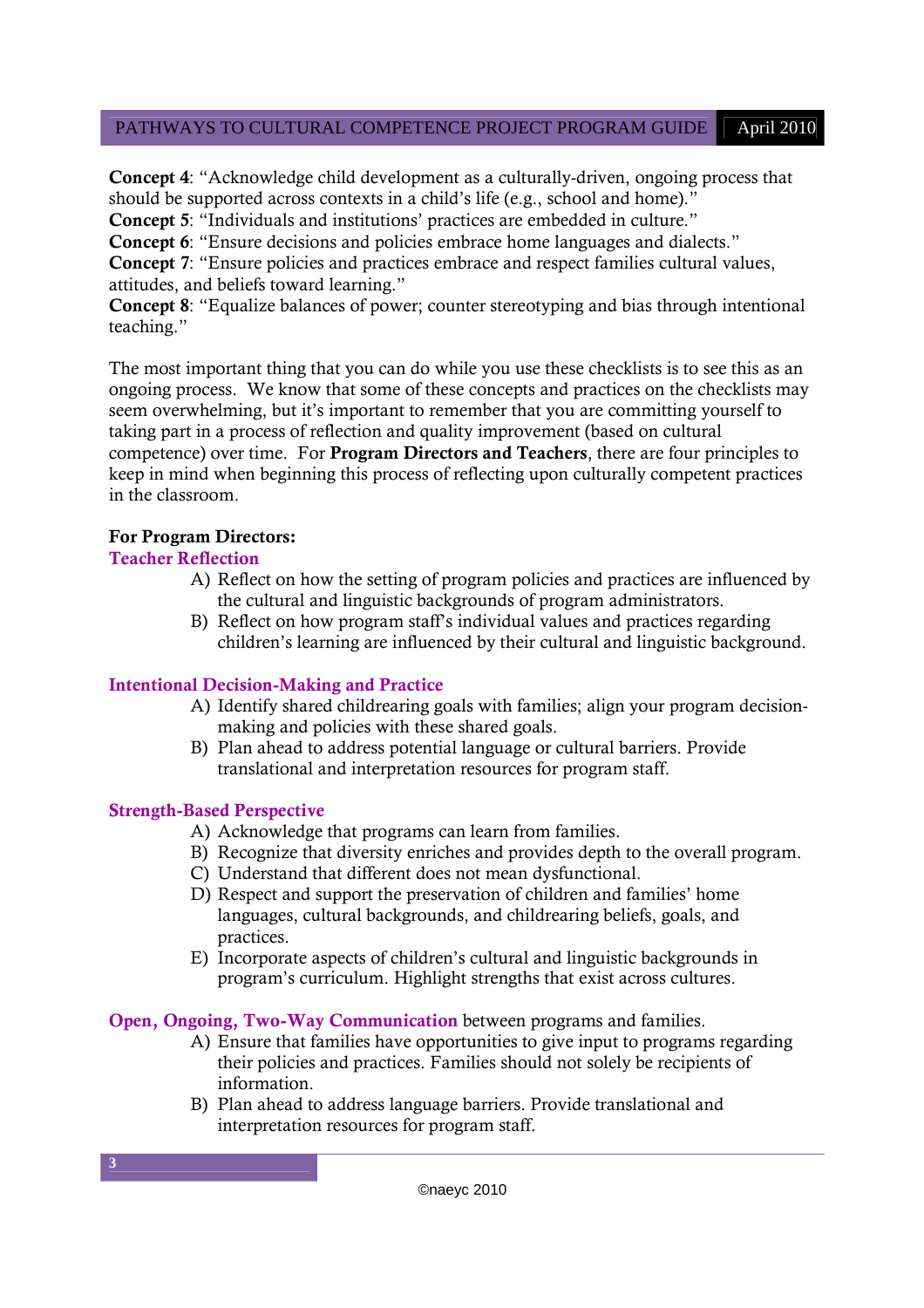#### **For Teachers:**

# **Teacher Reflection**

- A) Reflect on how your individual values, beliefs, and practices regarding children's learning are influenced by aspects of your own personal culture and linguistic experience.
- B) Reflect on how the program where you work is influenced by culture and language.

#### **Intentional Practice**

- A) Identify shared childrearing goals with families; align your classroom decision-making and practices with these goals.
- B) Plan ahead to address potential language or cultural barriers.

# **Strength-Based Perspective**

- A) Acknowledge that you can learn from families.
- B) Recognize that diversity enriches and provides depth to the overall learning experience.
- C) Understand that different does not mean dysfunctional.
- D) Respect and support the preservation of children and families' home languages, cultural backgrounds, and childrearing beliefs, goals, and practices.
- E) Incorporate aspects of children's cultural and linguistic backgrounds in daily learning activities. Demonstrate strengths that exist across cultures.

#### **Open, Ongoing, Two-Way Communication** between teachers and families.

- A) Ensure that families have opportunities to give you input. Families should not solely be recipients of information.
- B) Plan ahead to address language barriers.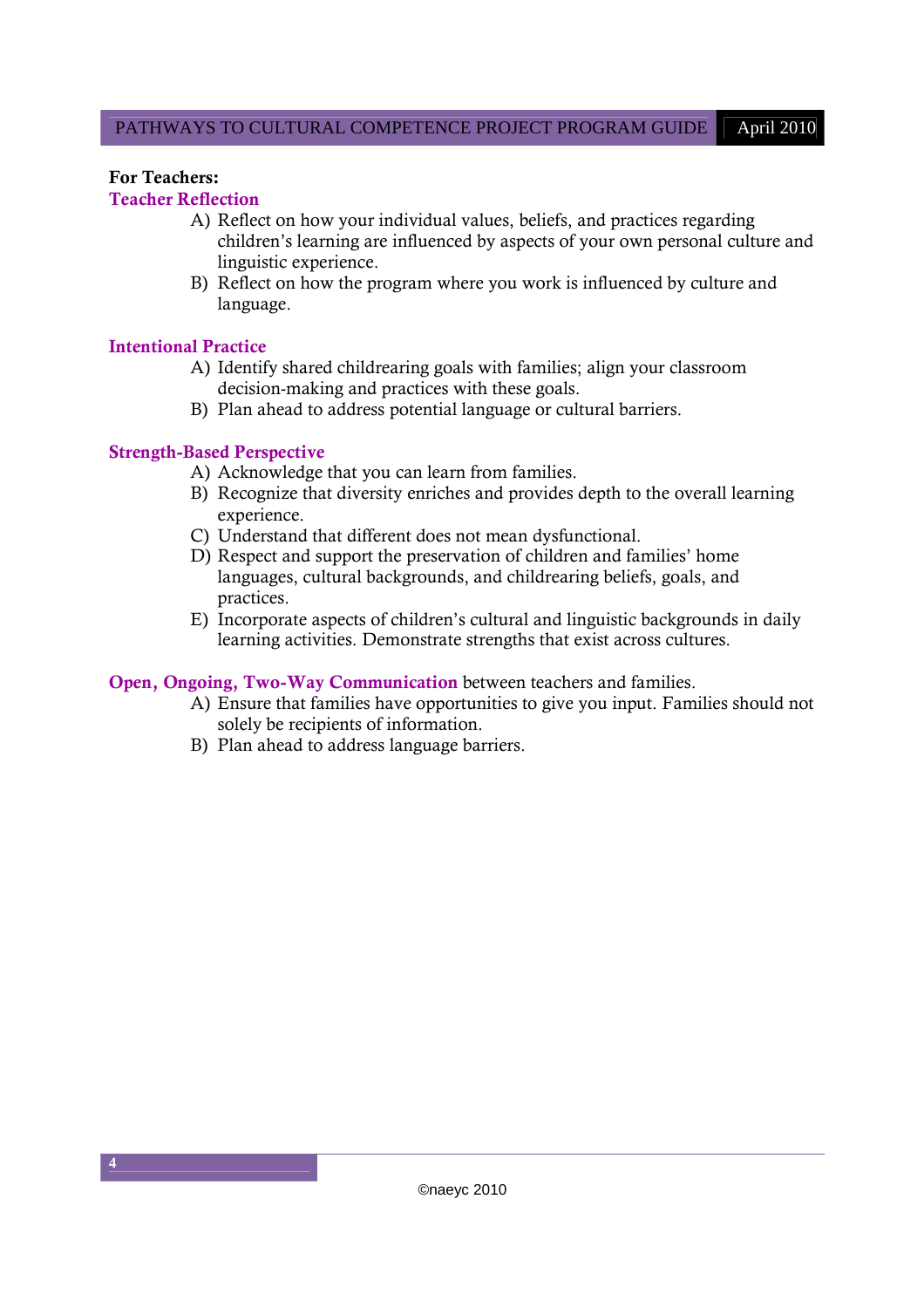# **Pathways to Cultural Competence**

# **Programs**

# **4 Underlying Principles**

#### **1. Teacher Reflection**

- A) Reflect on how the setting of program policies and practices are influenced by the cultural and linguistic backgrounds of program administrators.
- B) Reflect on how program staff's individual values and practices regarding children's learning are influenced by their cultural and linguistic background.

#### **2. Intentional Decision-Making and Practice**

- A) Identify shared childrearing goals with families; align your program decision-making and policies with these shared goals.
- B) Plan ahead to address potential language or cultural barriers. Provide translational and interpretation resources for program staff.

#### **3. Strength-Based Perspective**

- A) Acknowledge that programs can learn from families.
- B) Recognize that diversity enriches and provides depth to the overall program.
- C) Understand that different does not mean dysfunctional.
- D) Respect and support the preservation of children and families' home languages, cultural backgrounds, and childrearing beliefs, goals, and practices.
- E) Incorporate aspects of children's cultural and linguistic backgrounds in program's curriculum. Highlight strengths that exist across cultures.

# **4. Open, Ongoing, Two-Way Communication** between programs and families.

- A) Ensure that families have opportunities to give input to programs regarding their policies and practices. Families should not solely be recipients of information.
- B) Plan ahead to address language barriers. Provide translational and interpretation resources for program staff.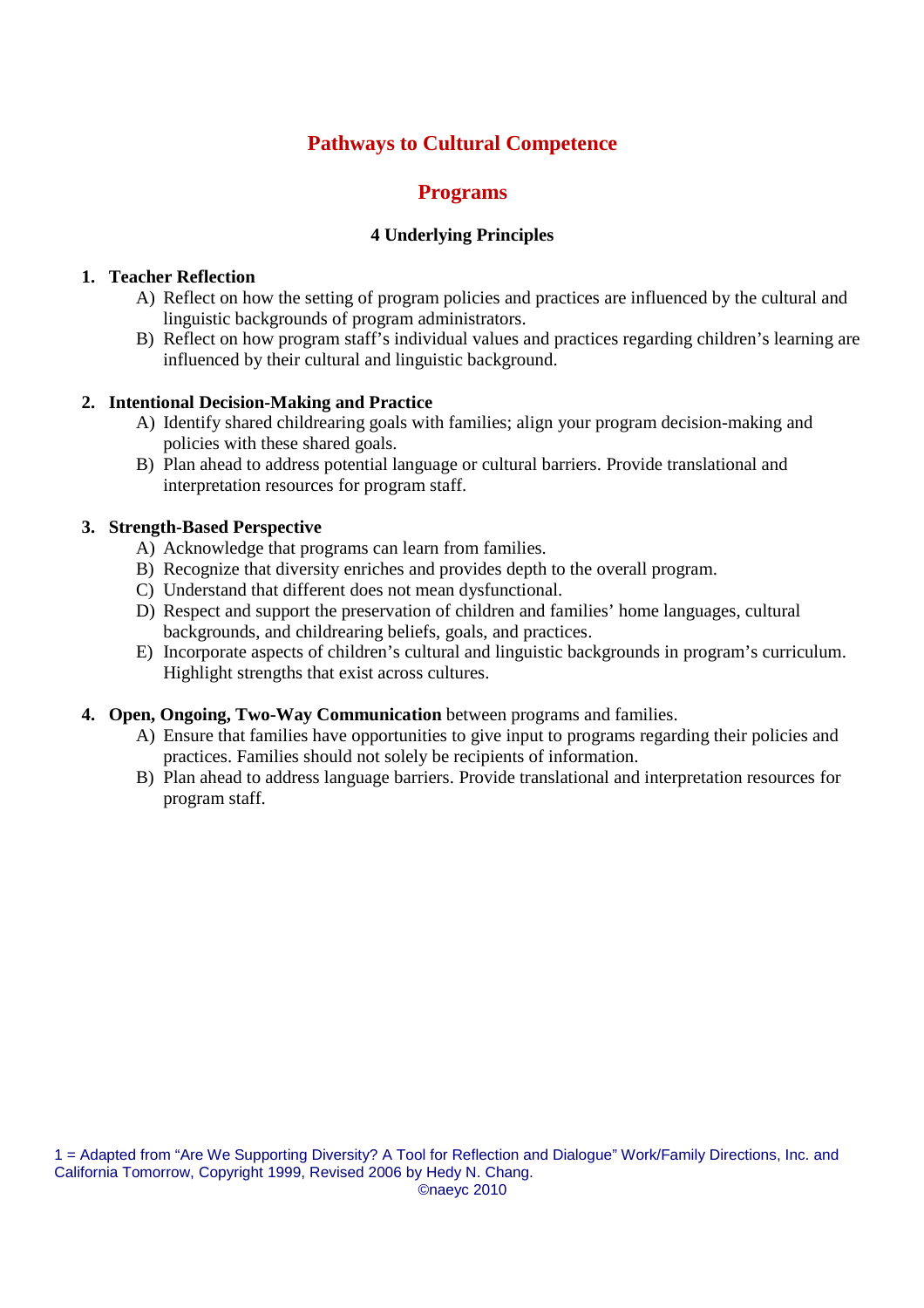# Program Checklist<sup>1</sup>

| Met | <b>Not</b> |                                                                                                                                                                                                                                                                                                                                                                                                          |
|-----|------------|----------------------------------------------------------------------------------------------------------------------------------------------------------------------------------------------------------------------------------------------------------------------------------------------------------------------------------------------------------------------------------------------------------|
|     | Met        | Concept 1: "Children are nested in families."                                                                                                                                                                                                                                                                                                                                                            |
|     |            | Review and discuss Concept 1 of Teacher Checklist with teachers in the<br>program.                                                                                                                                                                                                                                                                                                                       |
|     |            | Know the primary caregivers for the children in your program and do not<br>assume they are mothers and fathers.                                                                                                                                                                                                                                                                                          |
|     |            | Encourage two-way communication with families by (a) coordinating<br>informal gatherings at the program, (b) utilizing drop-off and pick-up times as<br>opportunities to communicate, (c) agreeing upon effective modes of<br>communication (e.g., notes, phone, email), (d) developing a family or parent<br>council, or (e) hosting family-themed events (e.g., Carnival Night, Pancake<br>Breakfast). |
|     |            | Ensure that families have opportunities to give input to programs (i.e., they<br>should not solely be recipients of information). Plan ahead to address<br>language barriers.                                                                                                                                                                                                                            |
|     |            | Coordinate with classroom teachers to provide families with information and<br>resources about topics the children are investigating in the program.                                                                                                                                                                                                                                                     |
|     |            | Welcome all interested family members to meetings, program events, and<br>activities regarding the child.                                                                                                                                                                                                                                                                                                |
|     |            | Give teachers the time and resources necessary to conduct home visits, if<br>families are comfortable. This will allow teachers to learn from families about<br>children's home environments, interests, early language experiences, preferred<br>learning styles and integrate this information into classroom learning<br>activities.                                                                  |
|     |            | Greet all families at drop-off and pick-up throughout the year using non-<br>verbal and verbal communication.                                                                                                                                                                                                                                                                                            |
|     |            | Create space and opportunities for families to visit, spend time, and exchange<br>information about their children.                                                                                                                                                                                                                                                                                      |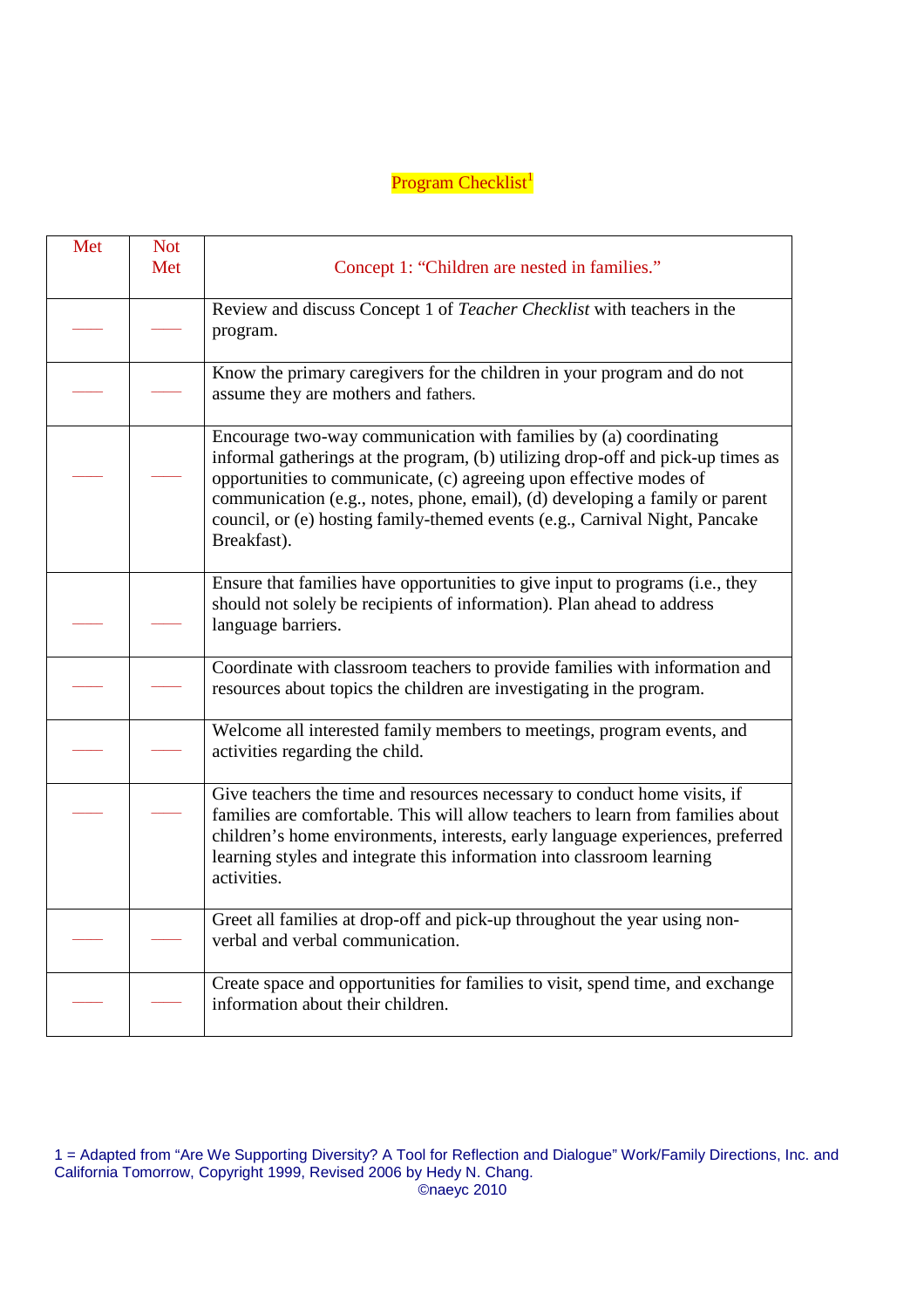| Met | <b>Not</b><br>Met | Concept 2: "Identify shared goals among families and staff."                                                                                                                                                                                                                               |
|-----|-------------------|--------------------------------------------------------------------------------------------------------------------------------------------------------------------------------------------------------------------------------------------------------------------------------------------|
|     |                   | Review and discuss Concept 2 of Teacher Checklist with teachers in the<br>program.                                                                                                                                                                                                         |
|     |                   | Communicate to staff and families that the goal of the program is to develop a<br>partnership in which each party can learn from the other.                                                                                                                                                |
|     |                   | Require teachers to identify families' short and long term goals for their<br>children and to align them with classroom objectives and developmentally<br>appropriate practice. Encourage teachers to incorporate families' goals into<br>classroom learning activities where appropriate. |
|     |                   | Discuss with family members differences in childrearing beliefs and identify<br>strategies for negotiating different approaches. Involve classroom teachers in<br>these discussions.                                                                                                       |
|     |                   | Include families in making decisions related to their children's well being and<br>education, both at the program and classroom level. Encourage teachers to<br>include families in decisions related to their children's educational experience<br>in the classroom.                      |
|     |                   | Explore and support meaningful ways in which family members can<br>contribute to the learning in the program.                                                                                                                                                                              |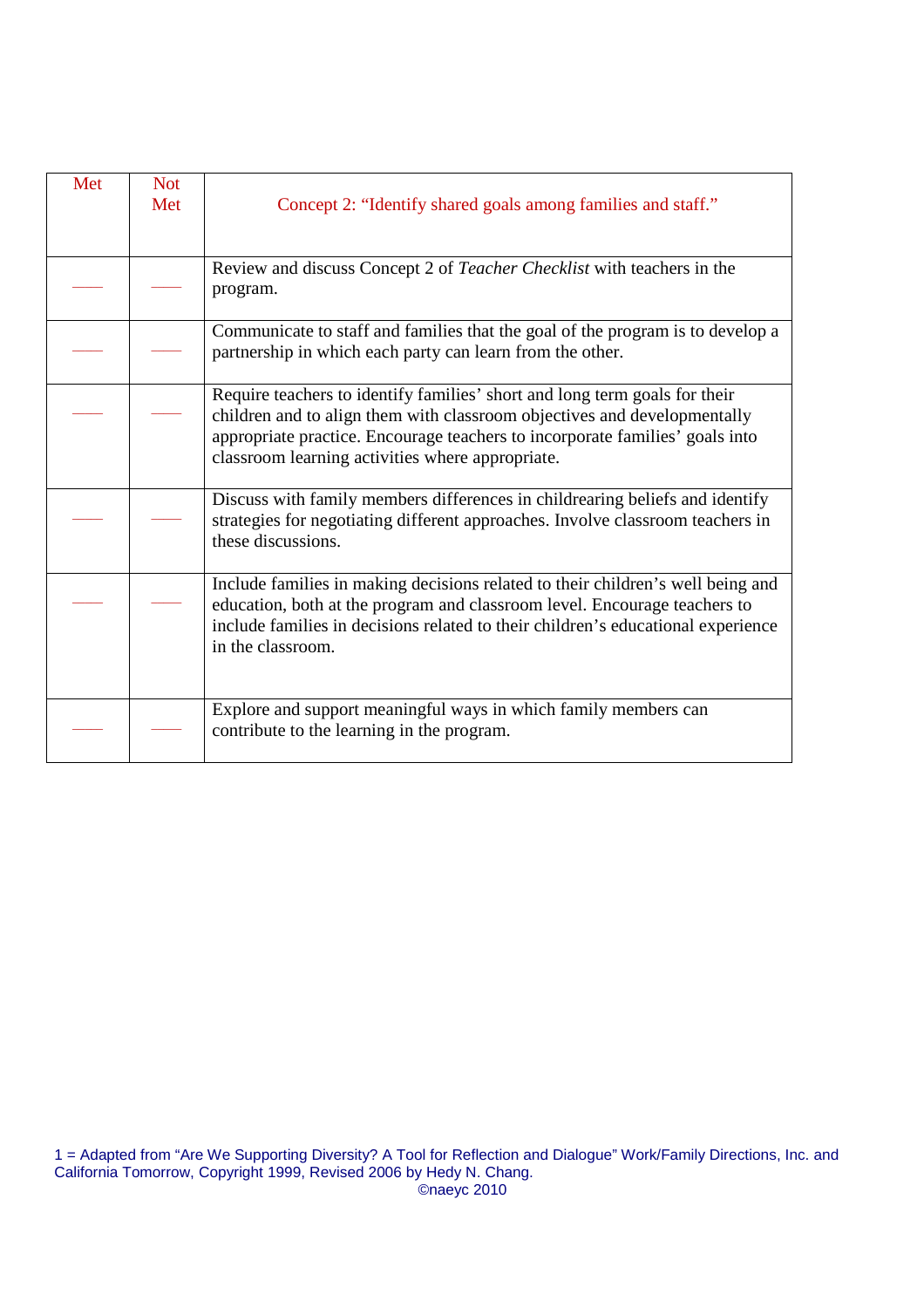| Met | <b>Not</b> |                                                                                                                                                                                                                                                                             |
|-----|------------|-----------------------------------------------------------------------------------------------------------------------------------------------------------------------------------------------------------------------------------------------------------------------------|
|     | Met        | Concept 3: "Authentically incorporate cultural traditions and history in the<br>program."                                                                                                                                                                                   |
|     |            | Review and discuss Concept 3 of Teacher Checklist with teachers in the<br>program.                                                                                                                                                                                          |
|     |            | Highlight the presence of all families and children in the program. Example<br>strategies include hanging pictures on the walls of children and families or<br>highlighting their presence in program-wide activities.                                                      |
|     |            | Invite family members to share information about their cultural backgrounds<br>in the program (e.g., history, traditions, and home language).                                                                                                                               |
|     |            | Equip the program and classrooms with educational materials (e.g., books,<br>posters, utensils, kitchen & apparel items) that reflect value for diverse<br>languages, ethnicities, and cultures.                                                                            |
|     |            | Encourage families to share artifacts, music, stories, or other culturally-<br>relevant information with the program and with their children's teachers.<br>Ensure that teachers are inviting and working with families to incorporate<br>these resources in the classroom. |
|     |            | Represent relevant historical events and traditions of children, families, and<br>their communities in the program.                                                                                                                                                         |
|     |            | Incorporate into your program's curriculum nursery rhymes, songs, extended<br>vocabulary, and early literacy skills that originate from and are commonly<br>practiced in the cultures represented in your program and community.                                            |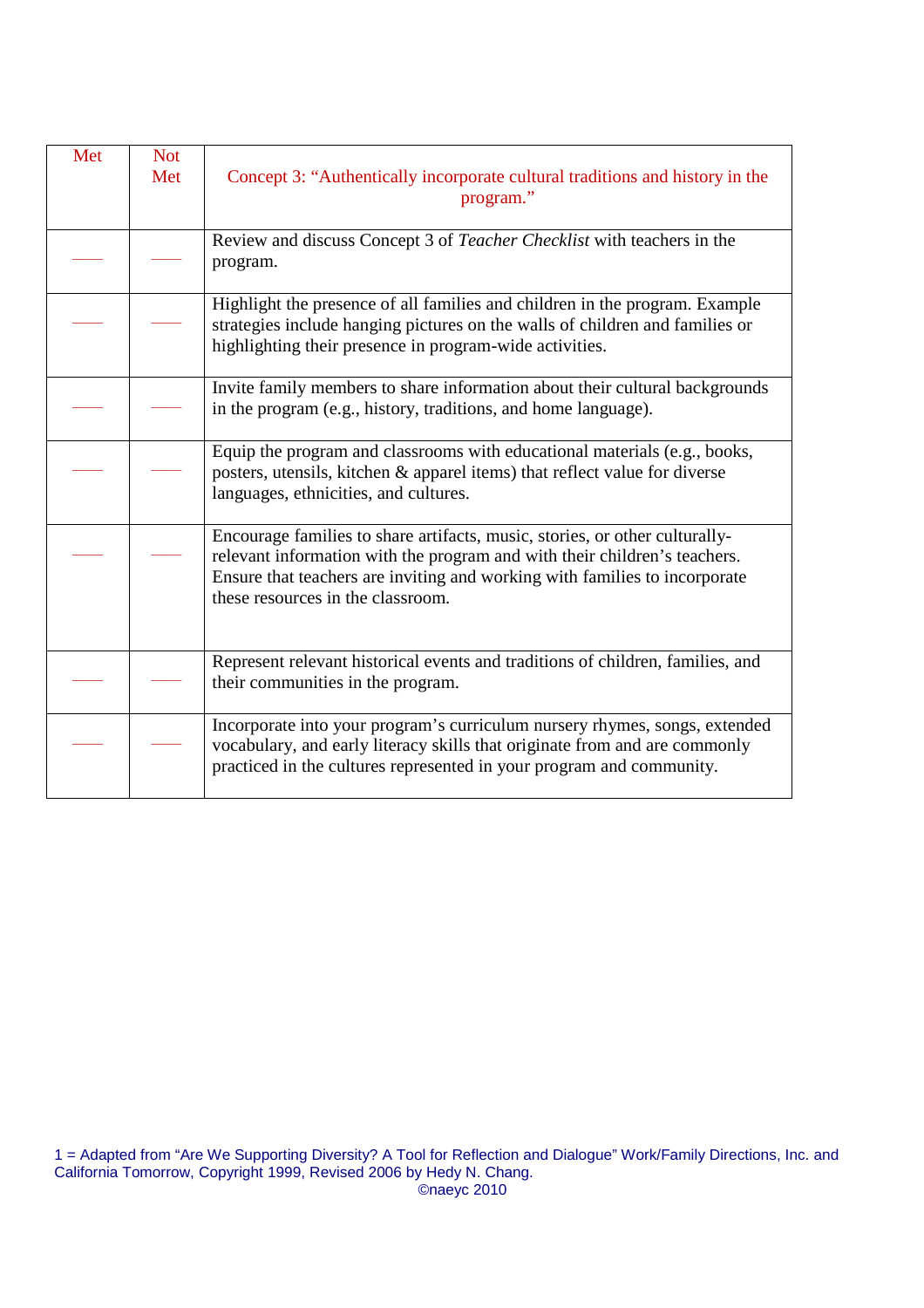| Met | <b>Not</b><br>Met | Concept 4: "Acknowledge child development as a culturally-driven, ongoing<br>process that should be supported across contexts in a child's life (e.g., school<br>and home)."                         |
|-----|-------------------|------------------------------------------------------------------------------------------------------------------------------------------------------------------------------------------------------|
|     |                   | Review and discuss Concept 4 of <i>Teacher Checklist</i> with teachers in the<br>program.                                                                                                            |
|     |                   | Invite families to define their ethnicity or culture; do not assume based upon<br>appearances.                                                                                                       |
|     |                   | Equip classrooms with appropriate instructional resources such as books and<br>toys that expose children to role models from their own and other cultural<br>backgrounds.                            |
|     |                   | Recruit role models from diverse cultural backgrounds to visit or volunteer in<br>the program. Role-models may come from the community or may be family<br>members of children in the program.       |
|     |                   | Establish relationships in the community that are mutually beneficial (e.g.,<br>programs help community efforts; community leaders participate and serve as<br>role models to children in programs). |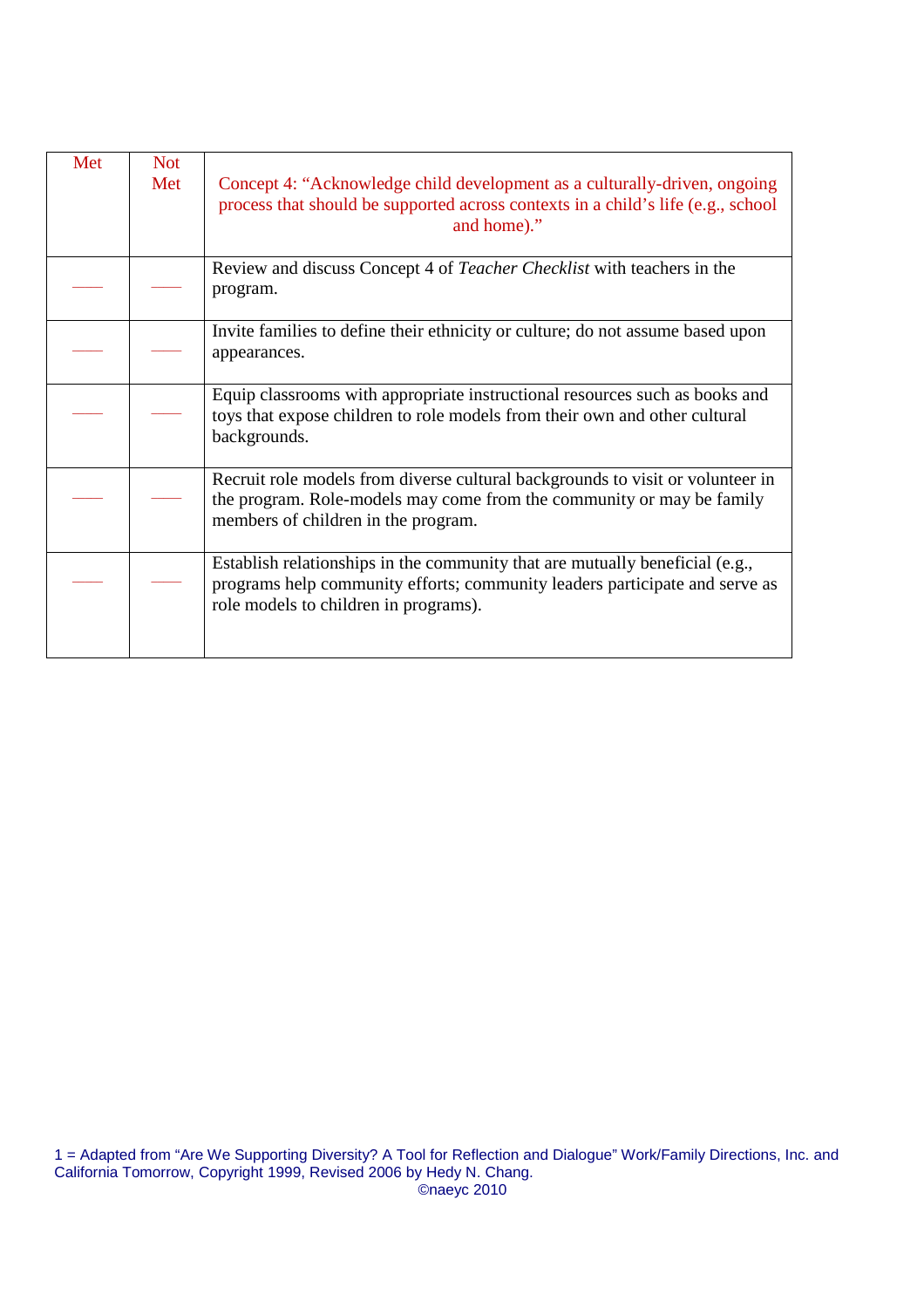| Met | <b>Not</b><br>Met | Concept 5: "Individuals and institutions' practices are embedded in culture."                                                                                                                                                                                                                                                                                                                                                        |
|-----|-------------------|--------------------------------------------------------------------------------------------------------------------------------------------------------------------------------------------------------------------------------------------------------------------------------------------------------------------------------------------------------------------------------------------------------------------------------------|
|     |                   | Review and discuss Concept 5 of Teacher Checklist with teachers in the<br>program.                                                                                                                                                                                                                                                                                                                                                   |
|     |                   | Encourage staff, families, and children to learn about each other's racial,<br>linguistic, and cultural backgrounds by having a variety of year-round,<br>program-wide activities. Activities could be coordinated with children's<br>teachers and could include developing a program-wide international cookbook<br>or hosting musical and dance performances that represent the diverse<br>backgrounds of families in the program. |
|     |                   | Provide teachers the time and resources necessary to interact with children<br>and families outside of the program setting and in the communities where they<br>live.                                                                                                                                                                                                                                                                |
|     |                   | Ask families for input and feedback on program policies and use this<br>information to modify policies as appropriate.                                                                                                                                                                                                                                                                                                               |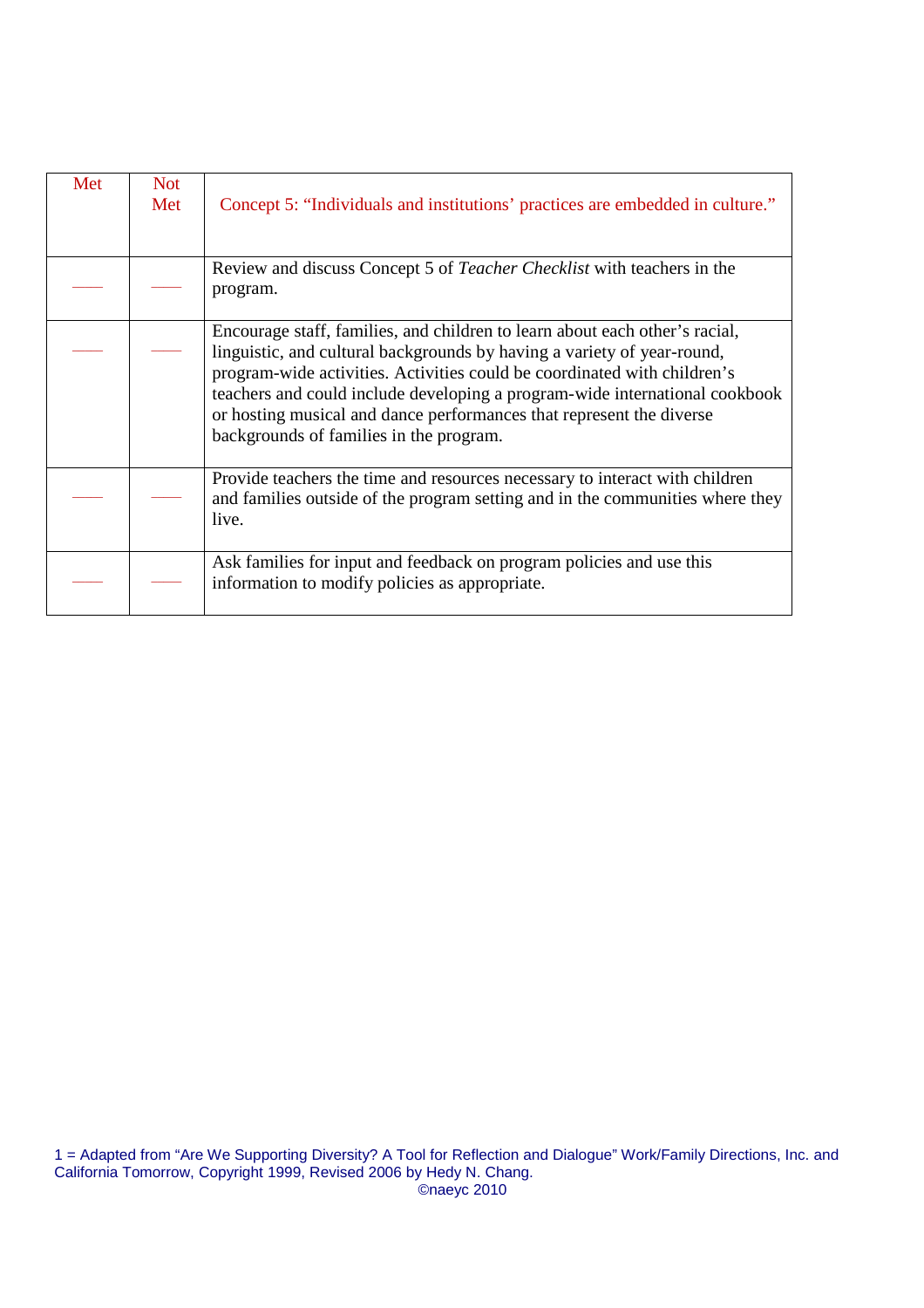| Met | <b>Not</b><br>Met | Concept 6: "Ensure decisions and policies embrace home languages and<br>dialects."                                                                                                                                   |
|-----|-------------------|----------------------------------------------------------------------------------------------------------------------------------------------------------------------------------------------------------------------|
|     |                   | Review and discuss Concept 6 of Teacher Checklist with teachers in the<br>program.                                                                                                                                   |
|     |                   | Establish a language policy that embraces children's home language and<br>determines a set of goals for children (e.g., bilingualism for all children, etc).                                                         |
|     |                   | Ensure staff and families are familiar with the policies and resources your<br>program has in place on respecting children's home languages. Be a resource<br>of knowledge on these policies for staff and families. |
|     |                   | Use children's home language for multiple learning purposes, not just in<br>giving directions or managing behavior.                                                                                                  |
|     |                   | Provide translational and interpretation resources to program staff.                                                                                                                                                 |
|     |                   | Find ways to communicate with children and families in their home language.                                                                                                                                          |
|     |                   | Encourage children to speak their home language to other children, staff, or<br>parents from the same backgrounds.                                                                                                   |
|     |                   | Provide opportunities for children to learn in their home language (e.g., book<br>reading, small groups, and personal stories).                                                                                      |
|     |                   | Correctly pronounce and know how to spell each child's name.                                                                                                                                                         |
|     |                   | Make available in the program books, tapes/CDs, songs, print, and other<br>materials in children's home languages to staff, children, and families.                                                                  |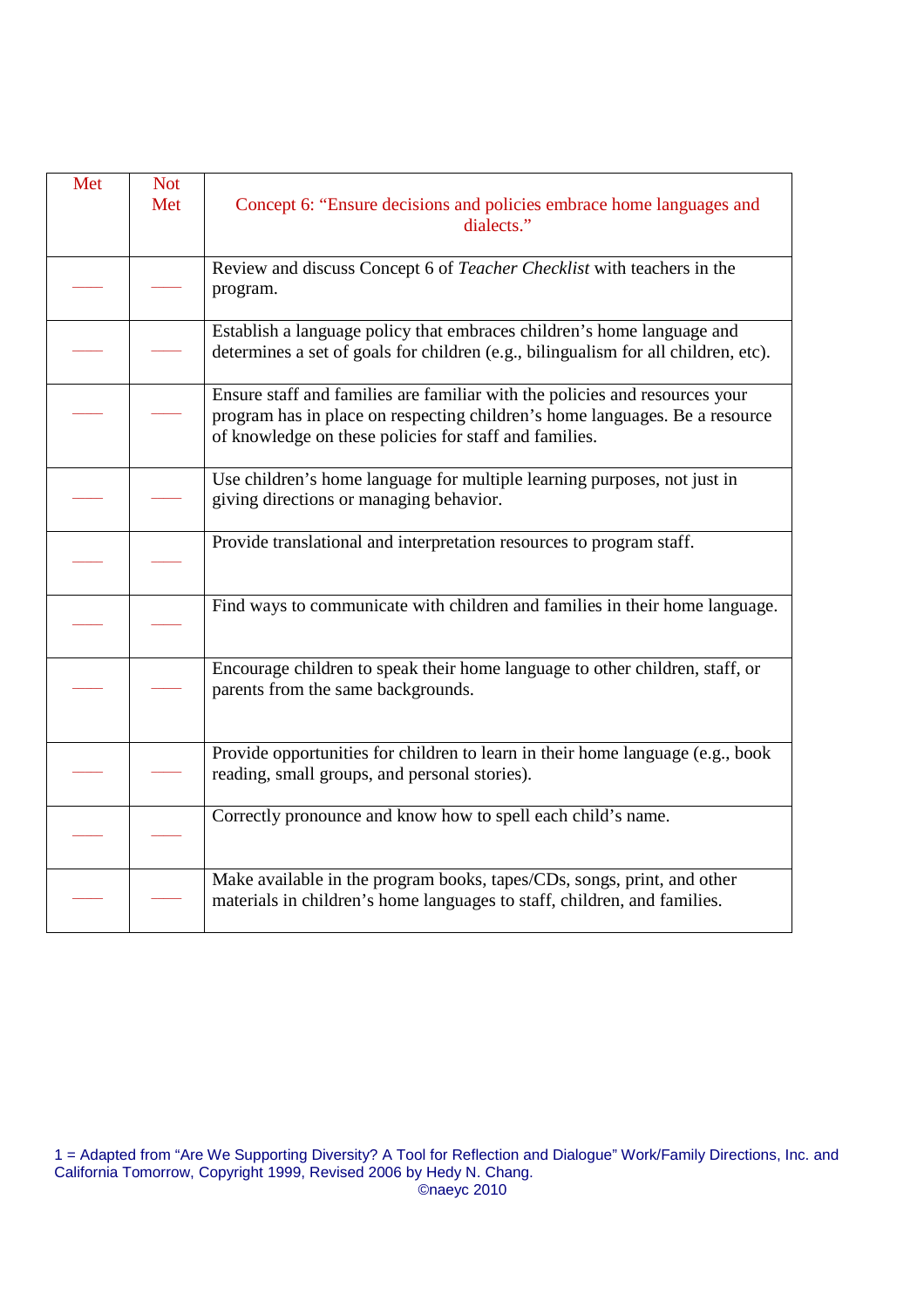| Met | <b>Not</b><br>Met | Concept 7: "Ensure policies and practices embrace and respect families"<br>cultural values, attitudes, and beliefs toward learning."                                                                                                                                                                                                                                                 |
|-----|-------------------|--------------------------------------------------------------------------------------------------------------------------------------------------------------------------------------------------------------------------------------------------------------------------------------------------------------------------------------------------------------------------------------|
|     |                   | Review and discuss Concept 7 of Teacher Checklist with teachers in the<br>program.                                                                                                                                                                                                                                                                                                   |
|     |                   | Identify families' short and long term goals for their children in collaboration<br>with teachers. Align families' goals with curricula and developmentally<br>appropriate practice. Incorporate families' goals into program curricula where<br>appropriate.                                                                                                                        |
|     |                   | Make clear to staff and families the policies and resources your program has<br>in place on respecting diversity and addressing bias. Be a resource of<br>knowledge on these policies for staff and families.                                                                                                                                                                        |
|     |                   | Share strategies and ideas with staff on how the program can support<br>children's identity, honor home language, and address issues of bias. Use your<br>staff as a resource for ideas on how to address issues of race, language, and<br>culture in the program.                                                                                                                   |
|     |                   | Work together with staff to create program activities that integrate<br>appreciation and respect for diversity (e.g., songs, stories, finger plays,<br>rhymes).                                                                                                                                                                                                                      |
|     |                   | Collaborate regularly with staff and families on developing a center<br>environment that reflects an appreciation for diversity. Examples include (a)<br>developing a collage of heroes from cultures represented in the program, (b)<br>display flags of all countries represented in the program, or (c) creating<br>learning settings used by different cultures.                 |
|     |                   | Review all forms and documents with a group of diverse staff and family<br>members to ensure they are free from bias. For example, the program may<br>develop a committee of family, staff, and community members whose<br>responsibility is to ensure that the program's environment, forms, policies,<br>and practices are culturally-sensitive and reflect a value for diversity. |
|     |                   | Include the diverse range of families your program serves in the discussion<br>and decision-making of program policies and practices.                                                                                                                                                                                                                                                |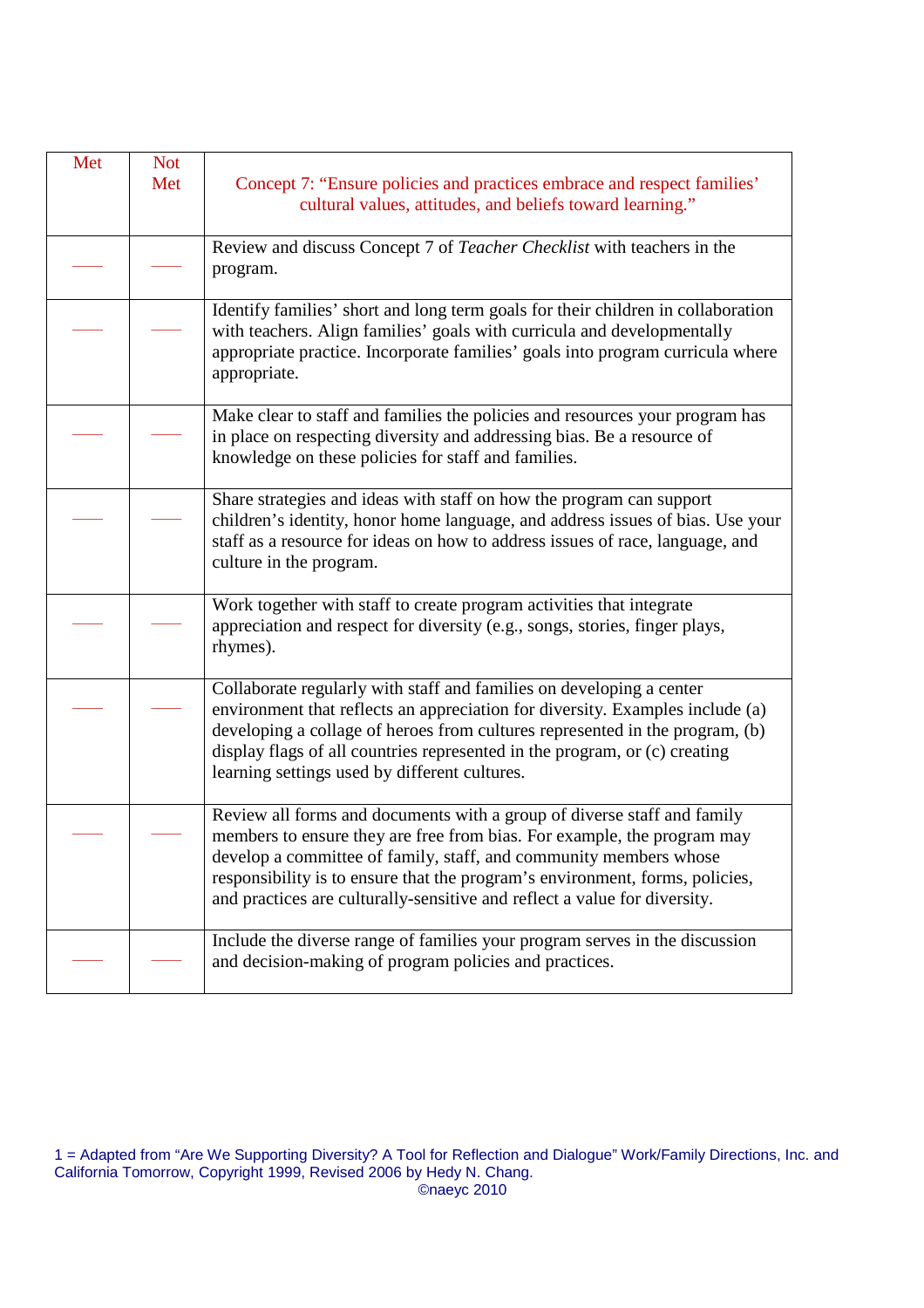| Met | <b>Not</b> |                                                                                                                                                                                                                                                                  |
|-----|------------|------------------------------------------------------------------------------------------------------------------------------------------------------------------------------------------------------------------------------------------------------------------|
|     | Met        | Concept 8: "Equalize balances of power; counter stereotyping and bias<br>through intentional teaching."                                                                                                                                                          |
|     |            | Review and discuss Concept 8 of Teacher Checklist with teachers in the<br>program.                                                                                                                                                                               |
|     |            | Provide professional development opportunities to staff on countering<br>stereotypes and bias through intentional teaching.                                                                                                                                      |
|     |            | Invite role models across various language, cultural, and racial backgrounds to<br>lead program activities with children. It is important for children not to<br>associate one single language, race, or culture as the most powerful.                           |
|     |            | Guide staff in recognizing stereotypes, stereotypic images, and bias toward<br>other language, racial, and cultural groups; correct- if applicable- any<br>misperceptions staff may have toward other groups.                                                    |
|     |            | Encourage staff to help children recognize stereotypes, stereotypic images,<br>and bias toward other language, racial, and cultural groups; support staff in<br>helping children dispel- if applicable- any misperceptions they may hold<br>toward other groups. |
|     |            | Intervene if a staff member or child displays a biased response to another staff<br>member or child. Ask staff to intervene if children in their classrooms display<br>a biased response to another child or staff member.                                       |
|     |            | Encourage staff to support each other and themselves in face of bias. Assist<br>staff in teaching children how they can support one another in face of bias.                                                                                                     |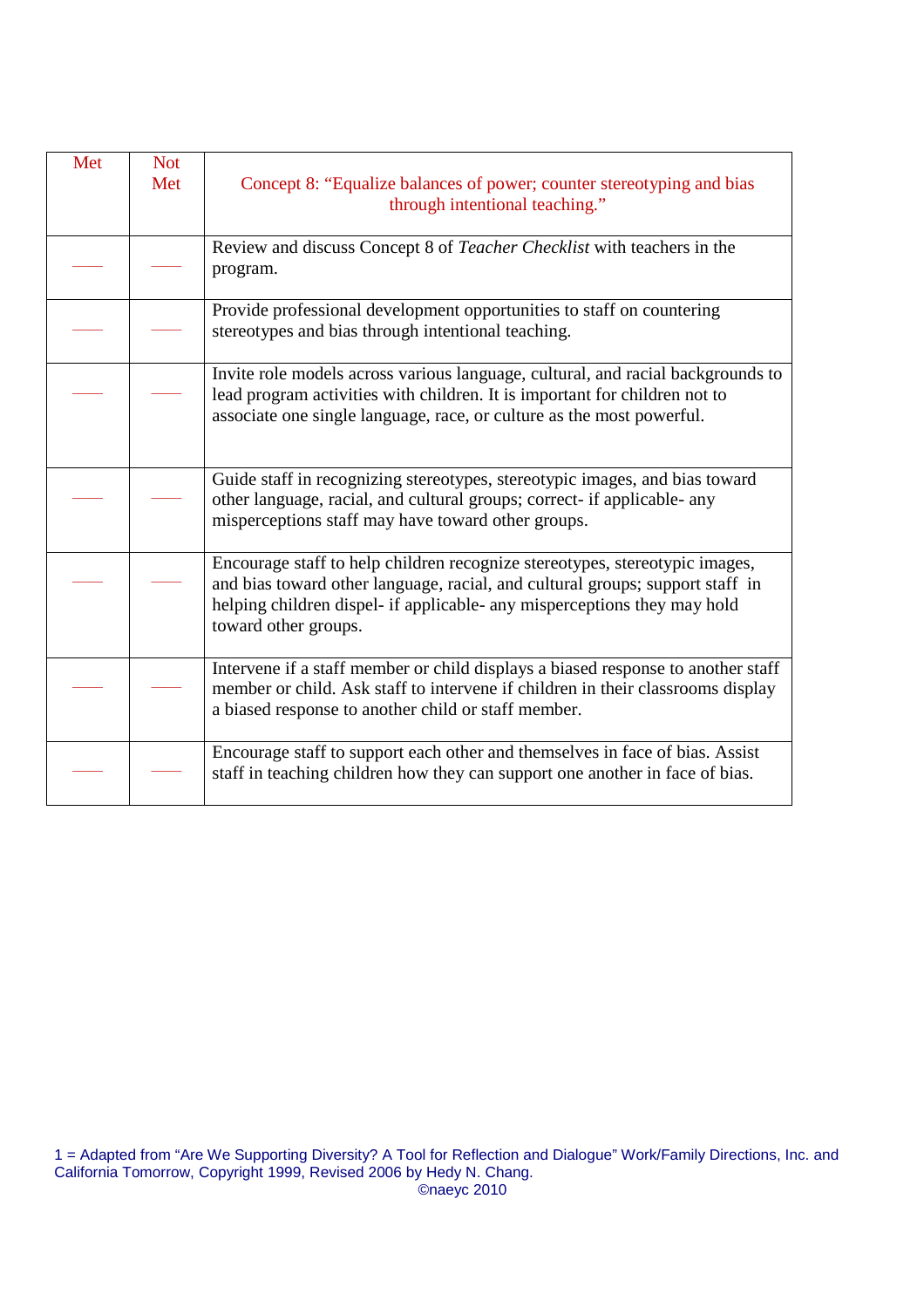#### References

- Blue-Banning, M., Summers, J.A., Frankland, H.C., Nelson, L.L., & Beegle, G. 2004. Dimensions of family and professional partnerships: Constructive guidelines for collaboration. *Exceptional Children,* 70, (2), 167-184.
- Constantino, S. M. 2008. *101 ways to create real family engagement*. Galax, VA: ENGAGE! Press.
- Crawford, P.A., & V. Zygouris-Coe. 2006. All in the family: Connecting home and school with family literacy. *Early Childhood Education Journal,* 33 (4), 261-267.
- Derman-Sparks, L., & Olsen Edwards, J. 2009. *Anti-bias education for young children and ourselves*. Washington, DC: NAEYC
- Epstein, J. 2001. *School, family, and community partnerships: Preparing educators and improving schools.* Boulder, CO: Westview.
- Espinosa, L.M. 2007. English language learners as they enter school. In *School readiness and the transition to kindergarten in the era of accountability,* eds. R.C. Pianta, M.J. Cox, & K.L. Snow. Baltimore: Paul H. Brookes.
- Halgunseth, L., A. Peterson, D.R. Stark, & S. Moodie. 2009. Family engagement, diverse families, and early childhood education programs: An integrated review of the literature. Washington, DC: NAEYC and Pre-K Now. http://www.naeyc.org/files/naeyc/file/research/FamEngage.pdf
- Henderson, A.T., & N. Berla. 1994. *[A new generation of evidence: The family is cr](http://www.naeyc.org/files/naeyc/file/research/FamEngage.pdf)itical to student achievement.* Washington, DC: Center for Law and Education.
- Henderson, A. T., & Mapp, K. L. 2002. *A new wave of evidence: The impact of school, family, and community connections on student achievement.* Austin, TX: National Center for Family & Community Connections with Schools Southwest Educational Development Laboratory. Retrieved on June 1, 2009 at http://www.sedl.org/connections/resources/evidence.pdf
- Henri[ch, C., & D. Gadaire. 2008. Head Start and parental involve](http://www.sedl.org/connections/resources/evidence.pdf)ment. *Infants and Young Children,* 21 (1): 56-69.
- Gonzalez, N., Moll, L.C., & Amanti, C. (2005). *Funds of knowledge: Theorizing practices in households, communities, and classrooms*. New Jersey: Lawrence Erlbaum Associates Publishers
- Lopez, M.E., H. Kreider, & M. Caspe. 2004. Co-constructing family involvement. *Evaluation Exchange X*  $(4)$ : 2-3.
- Marschall, M. 2006. Parent involvement and educational outcomes for Latino students. *Review of Policy Research* 23 (5): 1053-76.
- Meyer, J. A., & Mann, M. B. 2006. Teachers' perceptions of the benefits of home visits for early elementary children. *Early Childhood Education Journal, 34*(1), 93-97.

<sup>1 =</sup> Adapted from "Are We Supporting Diversity? A Tool for Reflection and Dialogue" Work/Family Directions, Inc. and California Tomorrow, Copyright 1999, Revised 2006 by Hedy N. Chang. ©naeyc 2010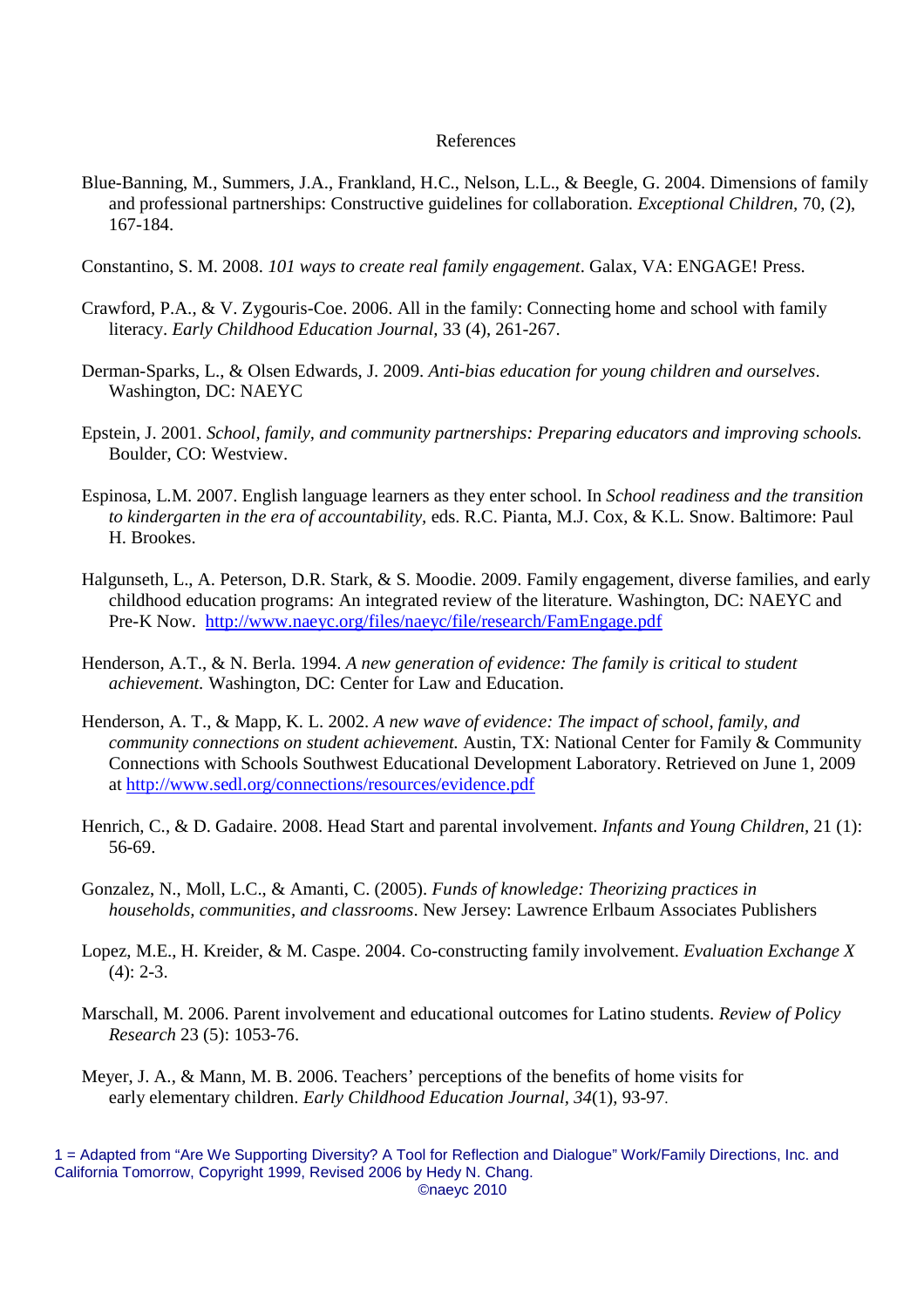- Souto-Manning, M., & K.J. Swick. 2006. Teachers' beliefs about parent and family involvement: Rethinking our family involvement paradigm. *Early Childhood Education Journal* 34 (2): 187-93.
- Tabors, P.O. 2008. *One child, two languages: A guide for early childhood educators of children learning English as a second language*. 2d ed. Baltimore: Paul H. Brookes
- Valdés, G. 1999. *Con respeto: Bridging the distances between culturally diverse families and schools. An ethnographic portrait.* New York: Teachers College Press
- Weiss, H., M. Caspe, & M.E. Lopez. 2006. Family involvement in early childhood education. *Family Involvement Makes a Difference* 1 (Spring). http://www.hfrp.org/publications-resources/browse-ourpublications/family-involvement-in-early-chil[dhood-education](http://www.hfrp.org/publications-resources/browse-our-publications/family-involvement-in-early-childhood-education)
- Xu, [Y., & J. Filler. 2008. Facilitating family involvement and suppor](http://www.hfrp.org/publications-resources/browse-our-publications/family-involvement-in-early-childhood-education)t for inclusive education. *The School Community Journal* 18 (2): 53-71.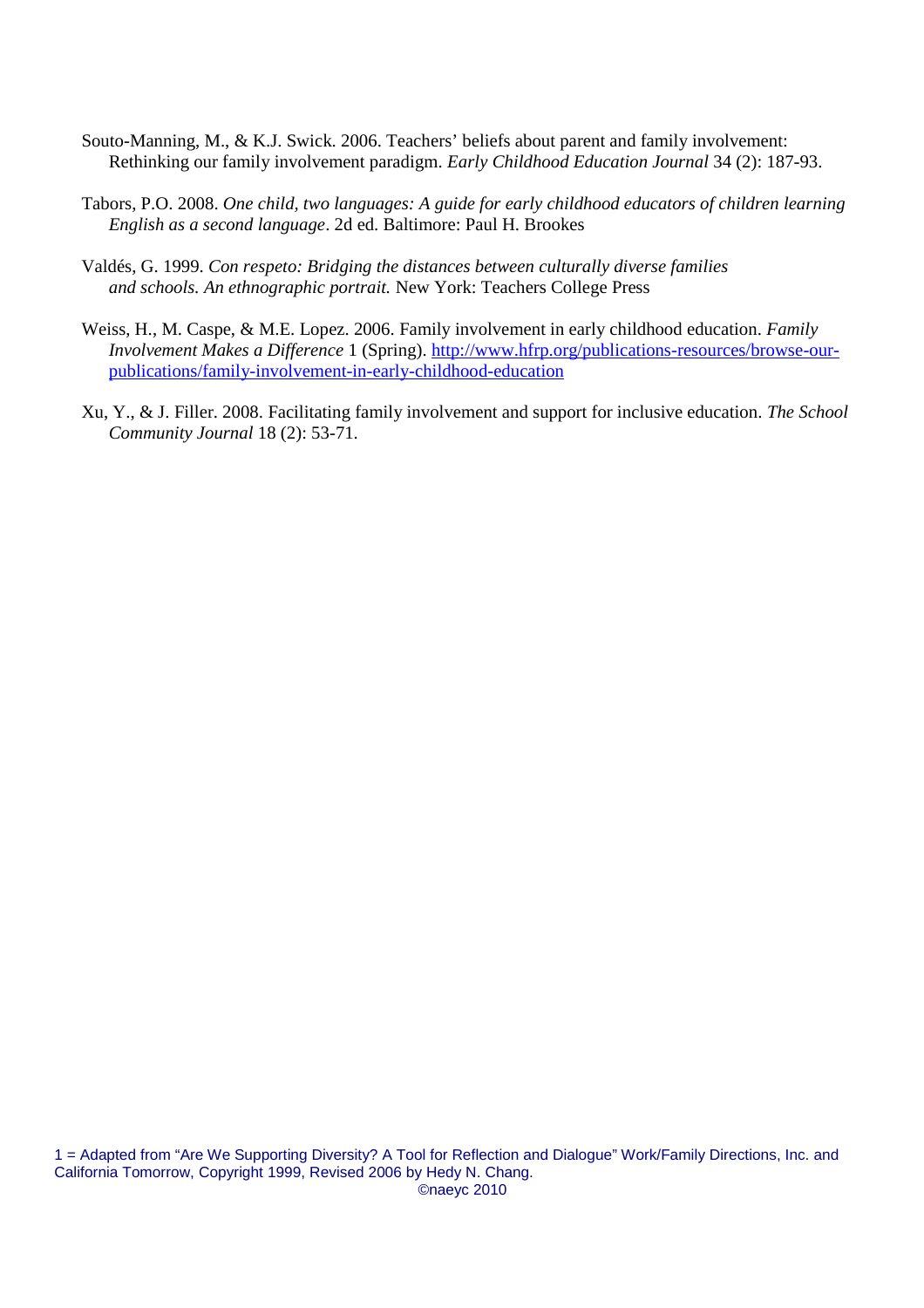# **Pathways to Cultural Competence**

# **Teachers**

#### 4 Underlying Principles

#### **1. Teacher Reflection**

- A) Reflect on how teachers' individual values, beliefs, and practices regarding children's learning are influenced by aspects of their own personal culture and linguistic experience.
- B) Reflect on how the programs within which teachers work are influenced by culture and language.

#### **2. Intentional Practice**

- A) Identify shared childrearing goals with families; align your classroom decisionmaking and practices with these goals.
- B) Plan ahead to address potential language or cultural barriers.

#### **3. Strength-Based Perspective**

- A) Acknowledge that teachers can learn from families.
- B) Recognize that diversity enriches and provides depth to the overall learning experience.
- C) Understand that different does not mean dysfunctional.
- D) Respect and support the preservation of children and families' home languages, cultural backgrounds, and childrearing beliefs, goals, and practices.
- E) Incorporate aspects of children's cultural and linguistic backgrounds in daily learning activities. Highlight strengths that exist across cultures.
- 4. **Open, Ongoing, Two-Way Communication** between teachers and families.
	- A) Ensure that families have opportunities to give input to teachers. Families should not solely be recipients of information.
	- B) Plan ahead to address language barriers.

Teacher Checklist<sup>1</sup>

Concept 1: "Children are nested in families."

- Know the primary caregivers for the children in your program and do not assume they are mothers and fathers.
- Take time to learn about each family's aspirations for their child.
- Encourage two-way communication with families by (a) scheduling regular conference sessions or informal gatherings, (b) utilizing drop-off and pick-up times as opportunities to communicate, and (c) agreeing upon effective modes of communication (e.g., notes, phone, email).
- Ensure that families have opportunities to give input to teachers (i.e., they should not solely be recipients of information). Plan ahead to address language barriers.

1 = Adapted from "Are We Supporting Diversity? A Tool for Reflection and Dialogue" Work/Family Directions, Inc. and California Tomorrow, Copyright 1999, Revised 2006 by Hedy N. Chang.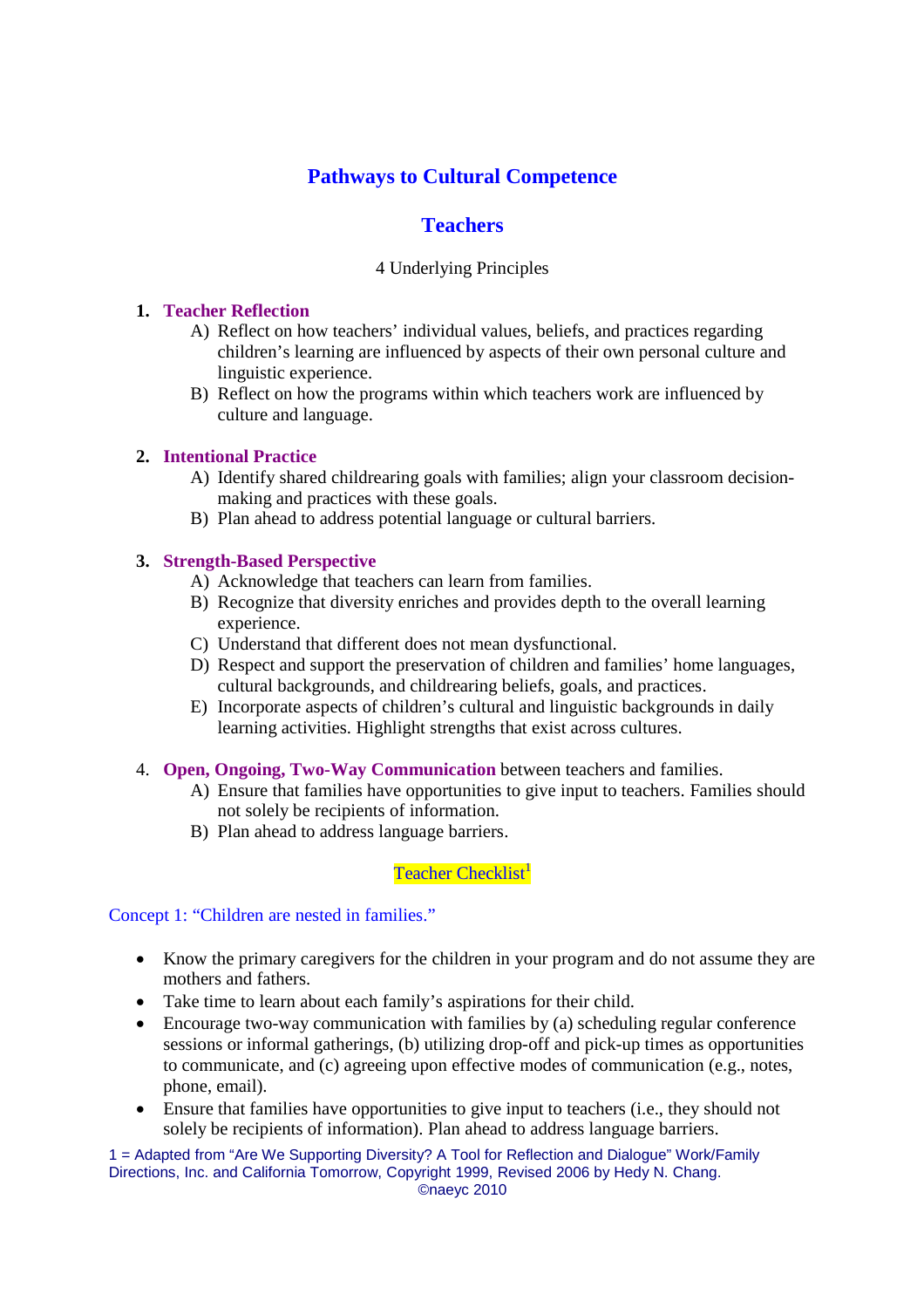- Provide families with information and resources about topics the children are investigating during the day in your classroom.
- Welcome all interested family members to meetings, program events, and activities regarding the child.
- Conduct home visits, if families are comfortable, and learn from families about children's home environments, interests, early language experiences, and preferred learning styles. Integrate this information into classroom learning activities.
- Greet all families at drop-off and pick-up throughout the year using non-verbal and verbal communication.
- Create space and opportunities within the classroom for families to visit, spend time, and exchange information about their children.

# Concept 2: "Identify shared goals among families and staff."

- Communicate to families that your goal is to have a partnership with them in which each of you can learn from each other.
- Identify families' short and long term goals for their children. Align their goals with classroom objectives and developmentally appropriate practice. Incorporate families' goals into classroom curriculum where appropriate.
- Discuss with family members differences in childrearing beliefs and identify strategies for negotiating different approaches.
- Include families in making decisions related to their children's education.
- Explore and support meaningful ways in which family members can contribute to the learning of the class.

# Concept 3: "Authentically incorporate cultural traditions and history in the classroom."

- Highlight the presence of all families and children in the classroom. Example strategies include hanging pictures on the walls of children and families or highlighting their presence in classroom activities.
- Invite family members to share information about their cultural backgrounds (e.g., history, traditions, and home language).
- Equip classroom with educational materials (e.g., books, posters, utensils, kitchen & apparel items) that reflect value for diverse languages, ethnicities, and cultures.
- Encourage families to share artifacts, music, stories, or other culturally-relevant information in the classroom.
- Represent relevant historical events and traditions of children, families, and their communities in classroom daily activities.
- Teach nursery rhymes, songs, extended vocabulary, and early literacy skills that originate from and are practiced in the cultures represented in your classroom and community.
- Incorporate into the curriculum cultural artifacts and music that reflect the cultures of the children served by the program.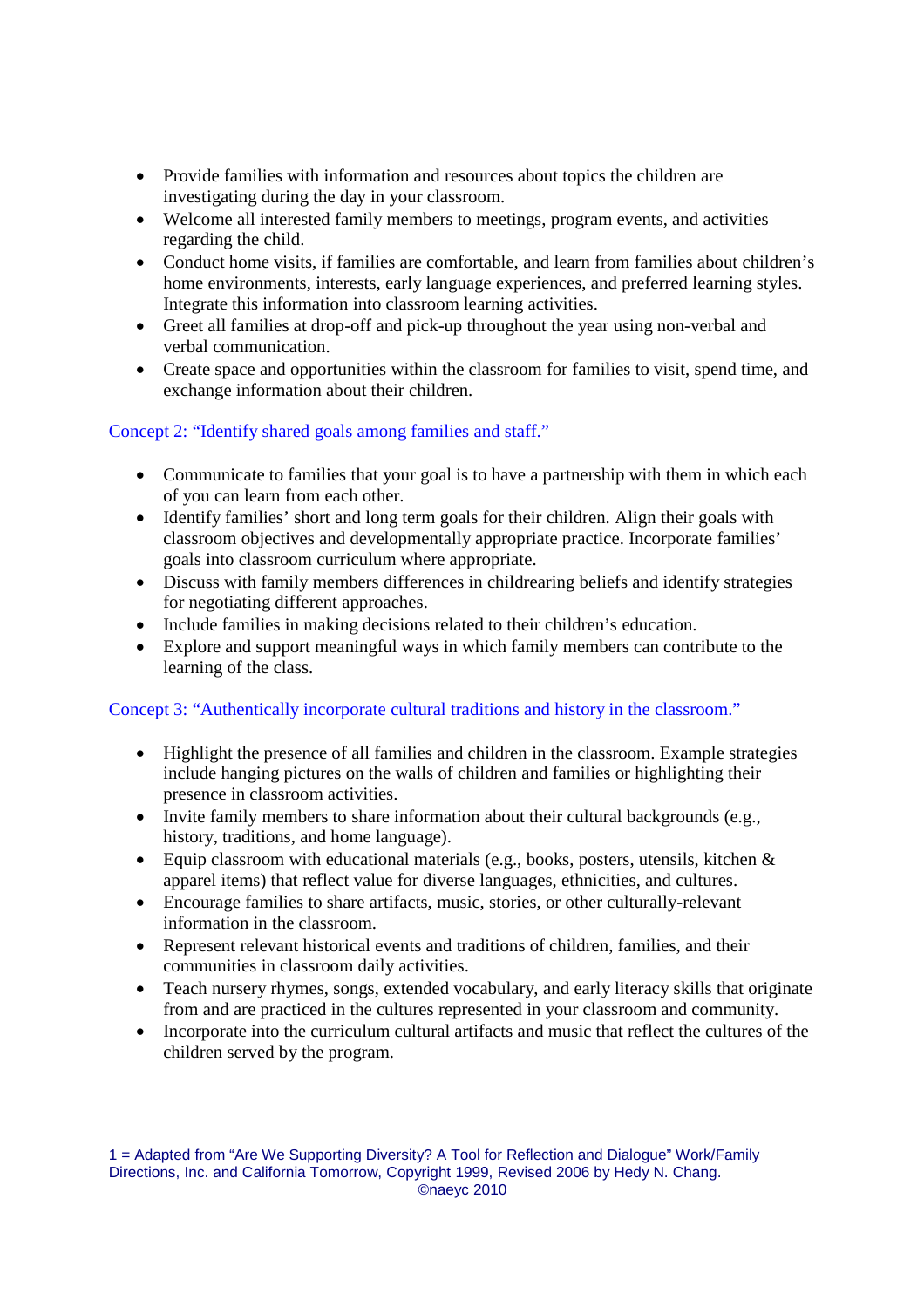Concept 4: "Acknowledge child development as a culturally-driven, ongoing process that should be supported across contexts in a child's life (e.g., school and home)."

- Invite families to define their ethnicity or culture; do not assume based upon appearances.
- Use a variety of appropriate resources such as books and stories to expose children to role models from their own and other cultural backgrounds.
- Ask role models from diverse cultural backgrounds to visit or volunteer in the classroom. Role-models may come from the community or may be family members of children in the program.

#### Concept 5: "Individuals and institutions' practices are embedded in culture."

- Encourage co-workers, families, and children to learn about each other's racial, linguistic, and cultural backgrounds by having a variety of year-round activities. Activities could include sharing songs, stories, finger plays, and dandling rhymes, or creating international cookbooks with the families represented in the classroom.
- Interact with children and families outside of the school setting in the communities where they live.
- Ask families for feedback on classroom activities, policies, and materials. Use this information to modify classroom practices where appropriate.

### Concept 6: "Ensure decisions and policies embrace home languages and dialects."

- Use children's home language for multiple learning purposes, not just in giving directions or managing behavior.
- Find ways to communicate with children and parents in their home language (e.g., translators, interpreters, gestures).
- Encourage children to speak their home language to other children, staff, or parents from the same backgrounds.
- Provide opportunities for children to learn curriculum in home language (e.g., book reading, small groups, and personal stories).
- Correctly pronounce and know how to spell each child's name.
- Make available books, tapes/CDs, songs, print, and other materials in children's home languages.

### Concept 7: "Ensure policies and practices embrace and respect families' cultural values, attitudes, and beliefs toward learning."

 Understand the policies and resources your program has in place on respecting diversity, addressing bias, and communicating with families in their home languages. Be a resource of knowledge on these policies for families and colleagues.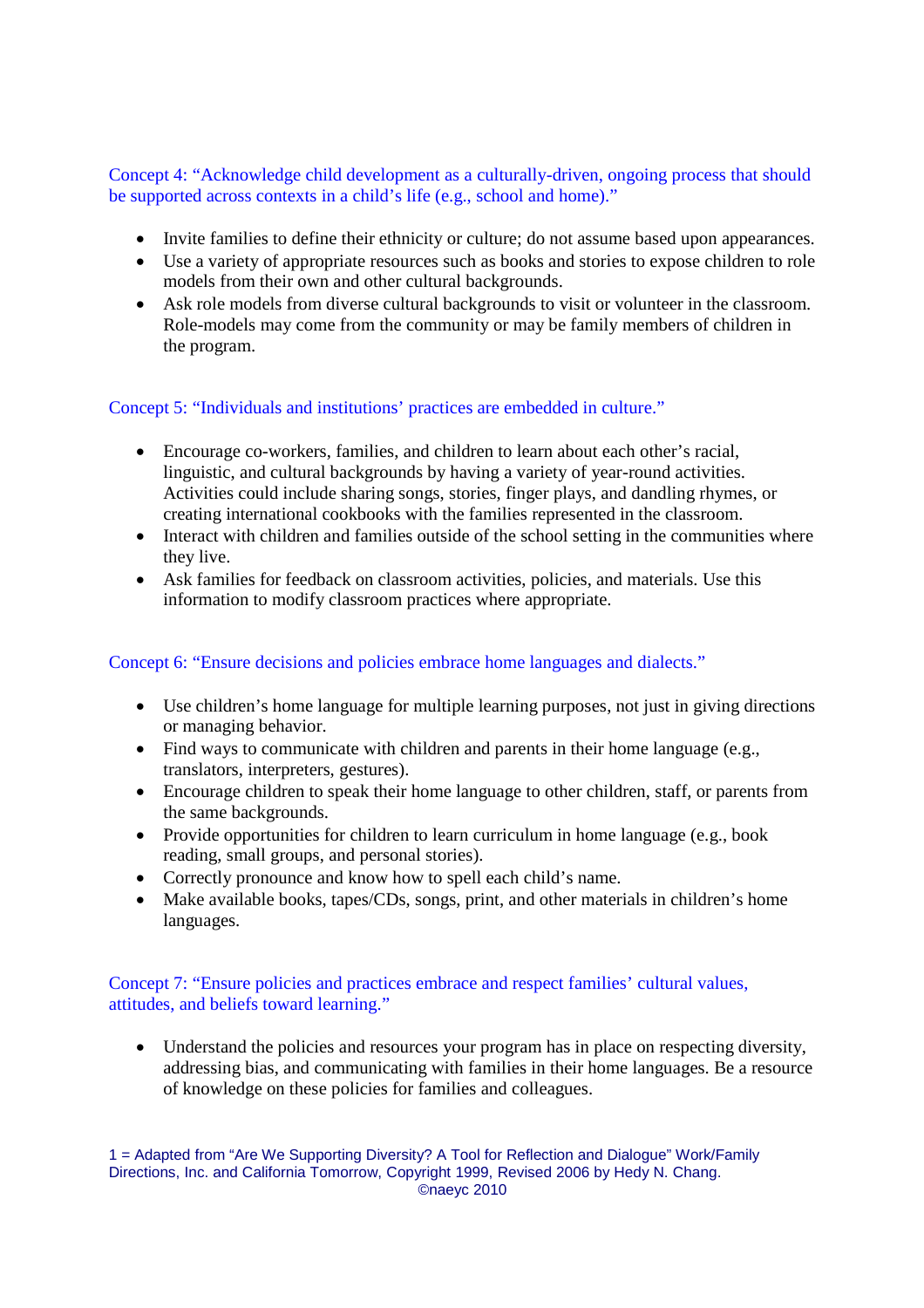- Share strategies and ideas with colleagues about how they can support children's identity, honor home language, and address issues of bias. Use your colleagues as resources for addressing issues of race, language, and culture.
- Work together with colleagues to create daily classroom activities that integrate appreciation and respect for diversity (e.g., songs, stories, finger plays, rhymes).
- Collaborate with colleagues on ideas for ensuring that the classroom and center environment reflects an appreciation for diversity Examples include (a) developing a collage of heroes from cultures represented in the program, (b) display flags of all countries represented in the program, or (c) creating learning settings used by different cultures.

# Concept 8: "Equalize balances of power; counter stereotyping and bias through intentional teaching."

- Invite role models across various language, cultural, and racial backgrounds to lead classroom activities with children. It is important for children not to associate one single language, race, or culture as the most powerful.
- Guide children in recognizing stereotypes, stereotypic images, and bias toward other language, racial, and cultural groups. Correct- if applicable- any misperceptions that children in your class may have toward other groups.
- Intervene if a child displays a biased response to another child or staff member.
- Teach children how they can support each other and themselves in face of bias.
- Self-reflect on any potential discomfort or stereotypes you may have toward other language, racial, and cultural groups.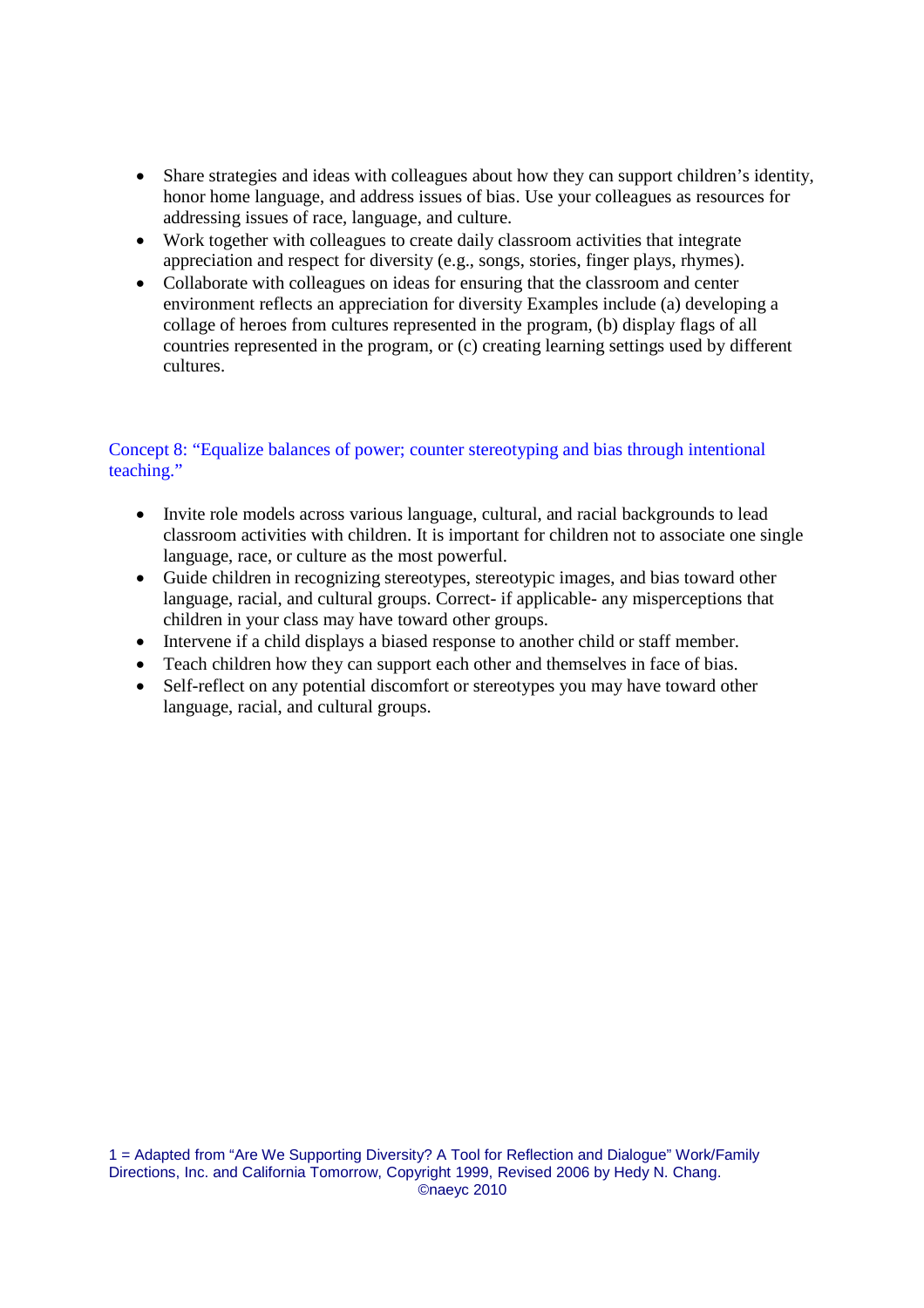#### References

- Blue-Banning, M., Summers, J.A., Frankland, H.C., Nelson, L.L., & Beegle, G. 2004. Dimensions of family and professional partnerships: Constructive guidelines for collaboration. *Exceptional Children,* 70, (2), 167-184.
- Constantino, S. M. 2008. *101 ways to create real family engagement*. Galax, VA: ENGAGE! Press.
- Crawford, P.A., & V. Zygouris-Coe. 2006. All in the family: Connecting home and school with family literacy. *Early Childhood Education Journal,* 33 (4), 261-267.
- Derman-Sparks, L., & Olsen Edwards, J. 2009. *Anti-bias education for young children and ourselves*. Washington, DC: NAEYC
- Epstein, J. 2001. *School, family, and community partnerships: Preparing educators and improving schools.* Boulder, CO: Westview.
- Espinosa, L.M. 2007. English language learners as they enter school. In *School readiness and the transition to kindergarten in the era of accountability,* eds. R.C. Pianta, M.J. Cox, & K.L. Snow. Baltimore: Paul H. Brookes.
- Halgunseth, L., A. Peterson, D.R. Stark, & S. Moodie. 2009. Family engagement, diverse families, and early childhood education programs: An integrated review of the literature. Washington, DC: NAEYC and Pre-K Now. http://www.naeyc.org/files/naeyc/file/research/FamEngage.pdf
- Henderson, A.T., & N. Berla. 1994. *[A new generation of evidence: Th](http://www.naeyc.org/files/naeyc/file/research/FamEngage.pdf)e family is critical to student achievement.* Washington, DC: Center for Law and Education.
- Henderson, A. T., & Mapp, K. L. 2002. *A new wave of evidence: The impact of school, family, and community connections on student achievement.* Austin, TX: National Center for Family & Community Connections with Schools Southwest Educational Development Laboratory. Retrieved on June 1, 2009 at http://www.sedl.org/connections/resources/evidence.pdf
- Hen[rich, C., & D. Gadaire. 2008. Head Start and parental invol](http://www.sedl.org/connections/resources/evidence.pdf)vement. *Infants and Young Children,* 21 (1): 56-69.
- Gonzalez, N., Moll, L.C., & Amanti, C. (2005). *Funds of knowledge: Theorizing practices in households, communities, and classrooms*. New Jersey: Lawrence Erlbaum Associates Publishers
- Lopez, M.E., H. Kreider, & M. Caspe. 2004. Co-constructing family involvement. *Evaluation Exchange X* (4): 2-3.

<sup>1 =</sup> Adapted from "Are We Supporting Diversity? A Tool for Reflection and Dialogue" Work/Family Directions, Inc. and California Tomorrow, Copyright 1999, Revised 2006 by Hedy N. Chang. ©naeyc 2010